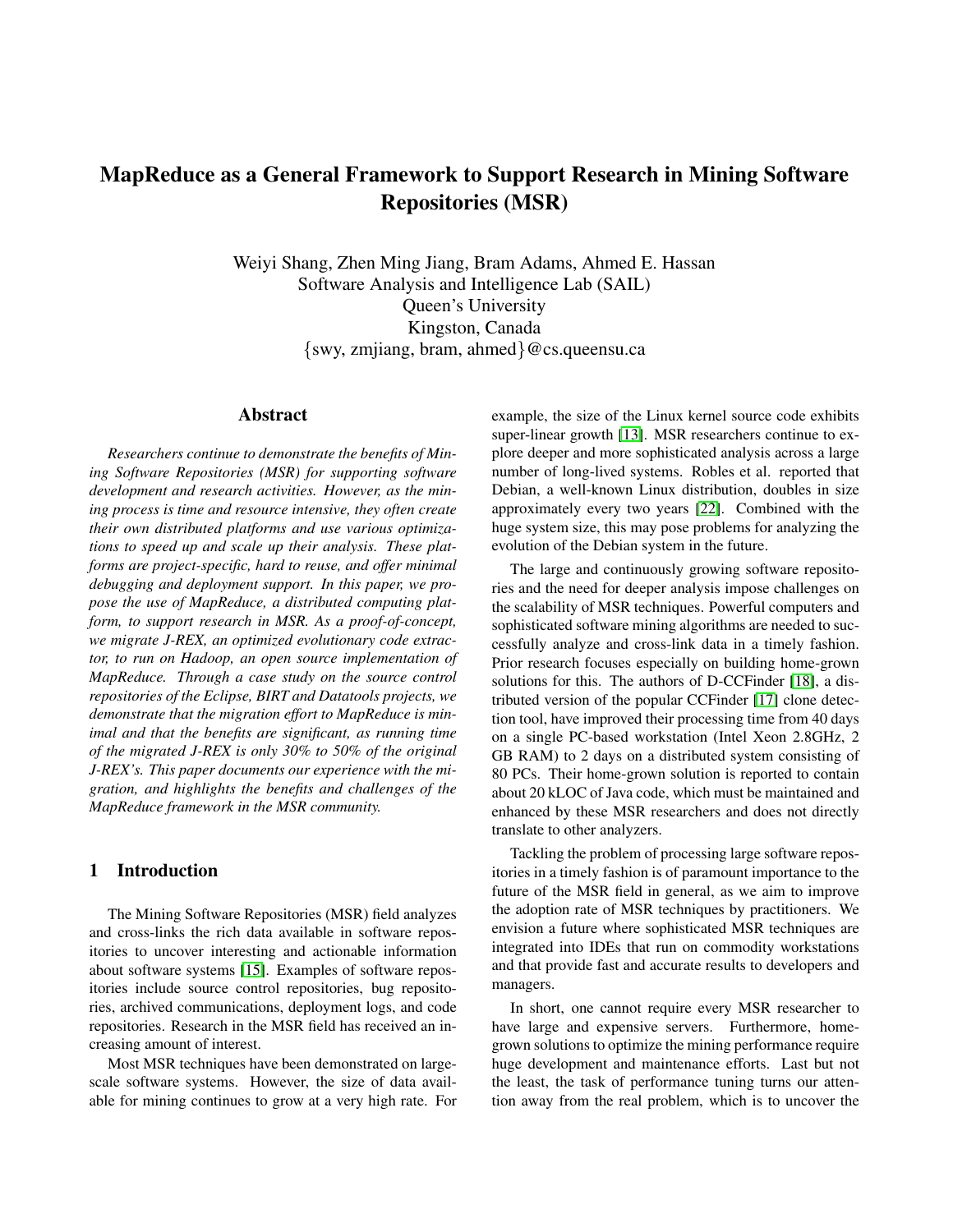interesting repository information. In many cases, MSR researchers do not have the expertise required nor the interest to improve the performance of their data mining algorithms.

Techniques are needed that hide the complexity of scaling yet provide researchers with the benefits of scale. Research shows that scaling out (distributed systems) is always better than scaling up (bigger and more powerful machines) [\[20\]](#page-9-5). Off-the-shelf distributed frameworks are promising technologies that can help our field.

In this paper, we explore one of these technologies, called MapReduce [\[7\]](#page-9-6). As a proof-of-concept, we migrate J-REX, an optimized evolutionary code extractor, to run on the Hadoop platform. Hadoop is a popular open-source implementation of MapReduce which is increasingly gaining popularity and has proved to be scalable and of production quality. Companies like Yahoo have Hadoop installations with over 5,000 machines, and Hadoop is also used by the Amazon computing clouds. With many companies involved into its development and maintenance, Hadoop is rapidly maturing. Through a case study on the source control repositories of the Eclipse, BIRT and Datatools projects, we show that the migration effort to MapReduce is minimal and that the benefits are significant. The migrated J-REX solutions are 4 times faster than the original J-REX. This paper documents our experience with the migration and highlights the benefits and challenges of adopting off-the-shelf distributed frameworks in the MSR community.

The paper is organized as follows. [Section 2](#page-1-0) imposes requirements for a general distributed framework to support MSR research. MapReduce is explained in [Section 3,](#page-1-1) as well as one of its open source implementations: Hadoop. [Section 4](#page-2-0) discusses our case study in which we migrate J-REX, an evolutionary code extractor running on a single machine, to Hadoop. The repercussions of this case study and the limitations of our approach are discussed in [Sec](#page-7-0)[tion 5.](#page-7-0) [Section 6](#page-8-0) presents some related works. Finally, [Sec](#page-9-7)[tion 7](#page-9-7) concludes the paper and presents future work.

# <span id="page-1-0"></span>2 Requirements for a General Framework to Support MSR Research

We seek four common requirements for large distributed platforms to support MSR research. We detail them as follows:

1. Adaptability: The platform should take MSR researchers minimal effort to migrate from their prototype solutions, which are developed on a single machine.

2. Efficiency: The adoption of the platform should drastically speed up the mining process.

3. Scalability: The platform should scale with the size of the input data as well as with the available computing power.

4. Flexibility: The platform should be able to run on various types of machines, from expensive servers to commodity PCs or even virtual machines.

This paper presents and evaluates MapReduce as a possible distributed platform which satisfies these four requirements.

# <span id="page-1-1"></span>3 MapReduce

MapReduce [\[7\]](#page-9-6) is a distributed framework for processing vast data sets. It was originally proposed and used by Google engineers to process the large amount of data they must analyze on a daily basis.

The input data for MapReduce consists of a list of key/value pairs. Mappers accept the incoming pairs, and map them into intermediate key/value pairs. Each group of intermediate data with the same key is then passed to a specific set of reducers, each of which performs computations on the data and reduce it to one single key/values pair. The sorted output of the reducers is the final result of the MapReduce process. In this paper, we simplify the discussion of MapReduce by assuming that mappers accept values instead of key/value pairs.

To illustrate MapReduce, we consider an example MapReduce process which counts the frequency of word lengths in a book. The example process is shown in [Fig](#page-2-1)[ure 1.](#page-2-1) Mappers accept every single word from the book, and make keys for them. Because we want to count the frequency of all words with different length, a typical approach would be to use the length of the word as key. So, for the word "hello", a mapper will generate a key/value pair of "5/hello". Afterwards, the key/value pairs with the same key are grouped and sent to reducers. A reducer, which receives a list of values with the same key, can simply count the size of this list, and keep the key in its output. If a reducer receives a list with key "5", for example, it will count the size of the list of all the words that have as length "5". If the size is "n", it outputs an output pair "5/n" which means there are "n" words with length "5" in the book.

The power and challenge of the MapReduce model resides in its ability to support different mapping and reducing strategies. For example, an alternative mapper implementation could map each input value (i.e., word) based on its first letter and its length. Then, the reducers would process those words starting with one or a small number of different letters (keys), and perform the counting. This MapReduce strategy permits an increasing number of Reducers that can work in parallel on the problem. However the final output needs additional post-processing in comparison to the first strategy. In short, both strategies can solve the problem, but each strategy has different performance and implementation benefits and challenges.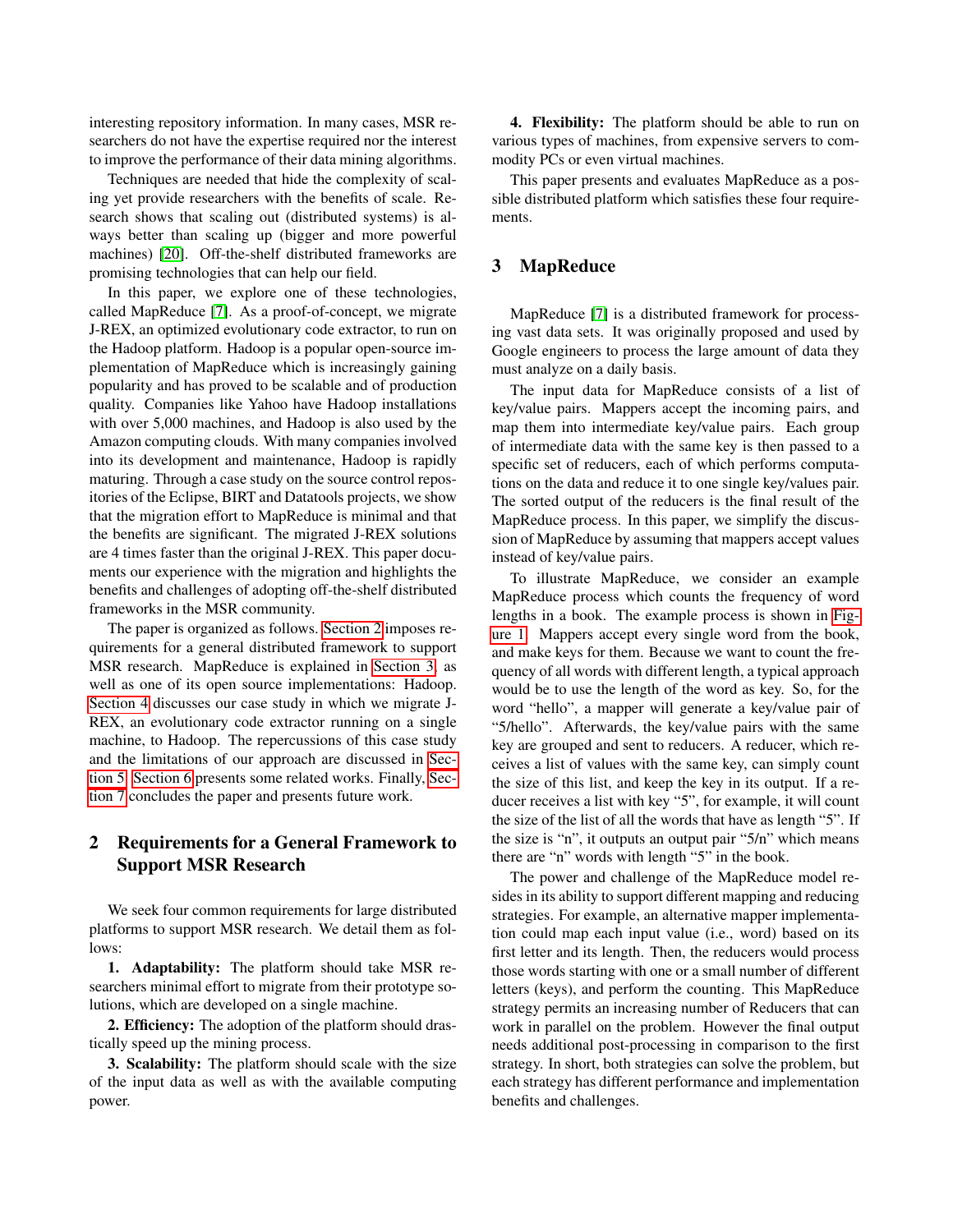

<span id="page-2-1"></span>Figure 1. Example MapReduce process for counting the frequency of word lengths in a book.

Hadoop is an open-source implementation of MapRe-duce [\[3\]](#page-9-8) which is supported by Yahoo and is used by Amazon, AOL, Baidu and a number of other companies for their distributed solutions. Hadoop can run on various operating systems such as Linux, Windows, FreeBSD, Mac OSX and OpenSolaris. It not only implements the MapReduce model, but also provides a distributed file system, called the Hadoop Distributed File System (HDFS). Hadoop supplies Java interfaces to simplify the MapReduce model and to control the HDFS programmatically. Another advantage for users is that Hadoop by default comes with some basic and widely used mapping and reducing methods, for examand has been mapping and reducing members, for shall to the spirituality of the spiritual directory into the With these methods, users occasionally do not have to write<br>naw each to use ManPeduce.  $\mathbf{w}$  the amazon computed computed computed computed computed computed computed computed computed computed computed computed computed computed computed computed computed computed computed computed computed computed com new code to use MapReduce.

We used Hadoop as our MapReduce implementation for the following four reasons:

1. Hadoop is easy to use. Researchers do not want to spend considerable time on modifying their mining program to make it distributed. The simple MapReduce Java interface simplifies the process of implementing the mappers and reducers.

2. Hadoop runs on different operating systems. Academic research labs tend to have a heterogeneous network of machines with different hardware configurations and rent operating systems and hence to exploit as much of the The rest of the rest of the rest of the matter of the rest of the state of the state of the state of the state of the state of the state of the state of the state of the state of the state of the state of the state of the varying operating systems. Hadoop can run on most cur-

 $\mathbf{S}$ . It is the second as  $\mathbf{S}$  is general framework from  $\mathbf{F}$  the  $\mathbf{S}$ 3. Hadoop runs on commodity machines. The largest computation resources in research labs and software development companies are desktop computers and laptops. This characteristic of Hadoop permits these computers to join and leave the computing cluster in a dynamic and transparent fashion without user intervention.

4. Hadoop is mature and an open source system. Hadoop has been successfully used in many commercial projects. It is actively developed with new features and free to download and redistribute, it can be installed on multiple machines without worrying about costs and per seat enhancements continuously being added. Since Hadoop is licensing.

Based on these points, we consider Hadoop as the most suitable MapReduce implementation for our research. The MapReduce, to satisfy the four requirements of [Section 2.](#page-1-0) next section evaluates the ability of Hadoop, and hence

### <span id="page-2-0"></span>4 Case study  $\ddot{\phantom{a}}$

 $T_{\text{e}}$  <u>relidete</u> the numies of Mendeduce for MCD To validate the promise of MapReduce for MSR rescalen, we discuss our experience inigrating an evolut ary code extractor called J-REX to Hadoop. J-REX is a highly optimized evolutionary code extractor for Java sys-tems, similar to C-REX [\[14\]](#page-9-9). search, we discuss our experience migrating an evolution-

As shown in [Figure 2,](#page-3-0) the whole process of J-REX spans **3. MapReduce**  J-REX extracts source code snapshots for each file from a  $\sigma$  KEX cans for each the shapshot the Eenpse  $\sigma$ D<sub>T</sub> parser to parse the Java code into its abstract syntax tree [\[1\]](#page-9-10), which parse the *sava* code lino its abstract symax tice [1], which is stored as an XML document. In the third phase, i.e. the analysis phase, J-REX compares the XML documents of three phases. The first phase is the extraction phase, where CVS repository. In the second phase, i.e. the parsing phase, J-REX calls for each file snapshot the Eclipse JDT parser to consecutive file revisions to determine changed code units,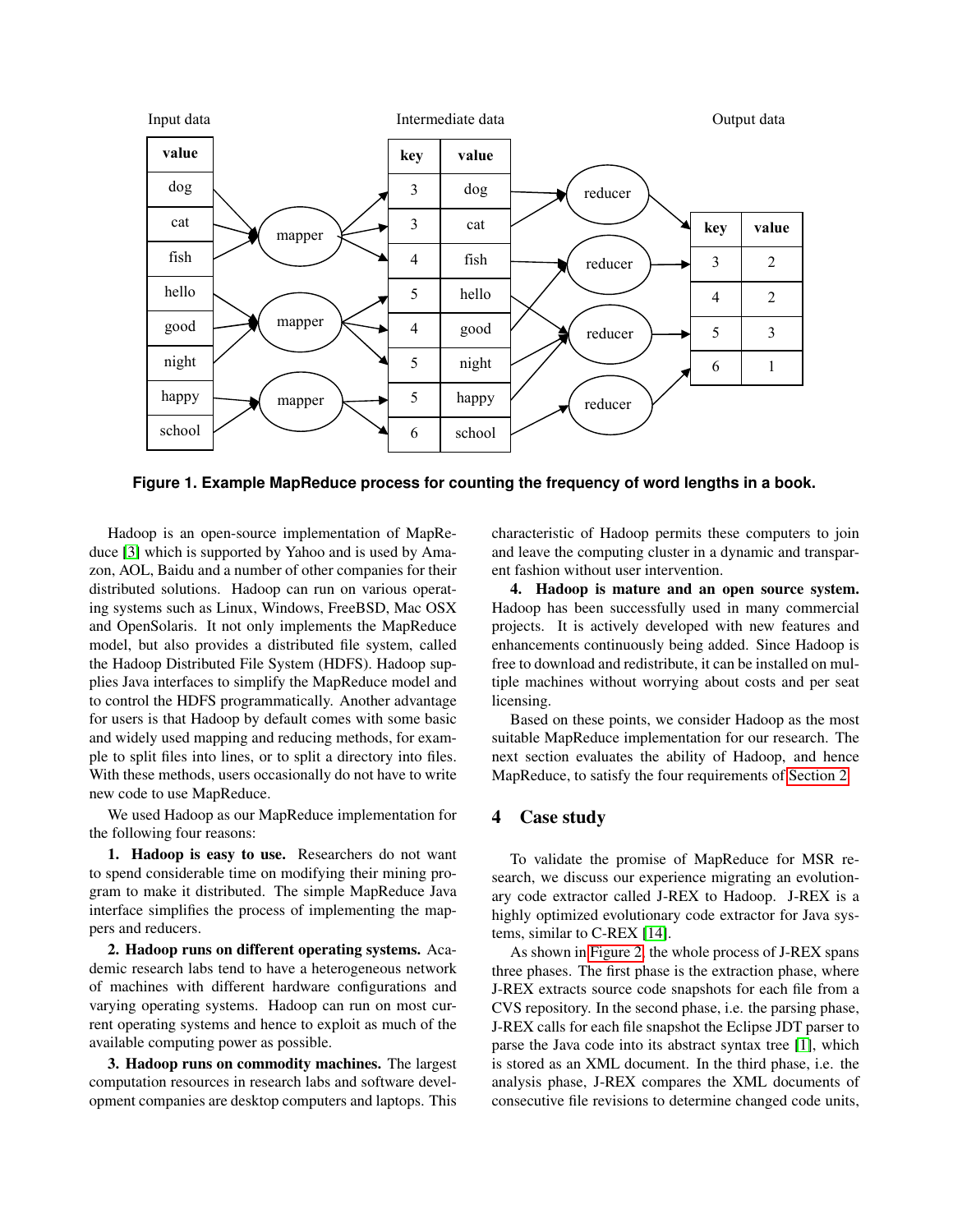

<span id="page-3-0"></span>**Figure 2. The Architecture of J-REX.**

and generates evolutionary change data in an XML format [\[16\]](#page-9-11). The evolutionary change data reports the evolution of a software system at the level of code entities such as methods and classes (for example, "class A was changed to add a new method B"). The architecture of J-REX is comparable to the architecture of other MSR tools.

The J-REX runtime process requires a huge amount of I/O operations which are performance bottlenecks, and a large amount of computing power when comparing XML trees. The I/O and computational characteristics of J-REX make it an ideal case study to study the performance benefits of the MapReduce computation model. Through this case study, we seek to verify whether the Hadoop solution satisfies the four requirements listed in [Section 2.](#page-1-0)

1. Adaptability: We explain the process to migrate the basic J-REX, a non-distributed MSR tool, to three different distributed Hadoop solutions (DJ-REX1, DJ-REX2, and DJ-REX3).

2. Efficiency: For all three Hadoop solutions, we compare the performance of the mining process among desktop and server machines.

3. Scalability: We examine the scalability of the Hadoop solutions on three data repositories with varying sizes. We also examine the scalability of the Hadoop solutions running on a varying number of machines.

4. Flexibility: Finally, we study the flexibility of the Hadoop platform by deploying Hadoop on virtual machines in a multicore environment.

In the rest of this section, we first explain our experimental environment and the details of our experiments. Then,

<span id="page-3-1"></span>

|                   |  | Table 1. Disk performance of desktop and |  |  |
|-------------------|--|------------------------------------------|--|--|
| server computers. |  |                                          |  |  |

|                | Cached read speed | <b>Cached write speed</b> |
|----------------|-------------------|---------------------------|
| <b>Server</b>  | 8,531MB/sec       | 211MB/sec                 |
| <b>Desktop</b> | 3,302MB/sec       | 107MB/sec                 |
|                | Random read speed | <b>Random write speed</b> |
| <b>Server</b>  | 2,986MB/sec       | 1,075MB/sec               |
| <b>Desktop</b> | 1,488MB/sec       | 658MB/sec                 |

<span id="page-3-2"></span>**Table 2. Characteristics of Eclipse, BIRT and Datatools.**

|                  | <b>Repository</b><br><b>Size</b> | #Source<br>Code<br><b>Files</b> | Length<br>His-<br>of<br>tory | <b>#Revisions</b> |
|------------------|----------------------------------|---------------------------------|------------------------------|-------------------|
| <b>Datatools</b> | 394MB                            | 10,552                          | 2 years                      | 2,398             |
| <b>BIRT</b>      | 810 <i>MB</i>                    | 13,002                          | 4 years                      | 19,583            |
| <b>Eclipse</b>   | 4.2GB                            | 56,851                          | 8 years                      | 82,682            |

we discuss whether or not using Hadoop for software mining satisfies the 4 requirements of [Section 2.](#page-1-0)

#### 4.1 Experimental environment

Our Hadoop installation is deployed on 4 computers in a local gigabit network. The 4 computers consist of 2 desktop computers, each having an Intel Quad Core Q6600 @ 2.40 GHz CPU with 2 GB RAM memory, and of 2 server computers, one having an Intel Core i7 920 @ 2.67 GHz CPU with 8 Cores (Hyperthreading) and 6 GB RAM memory, and the other one having an Intel Quad Core Q6600 @ 2.40 GHz CPU with 8 GB RAM memory and a RAID5 disk. The 8 core server machine has Solid State Disks (SSD) instead of regular RAID disks. The difference in disk performance between the regular disk machines and the SSD disk server computer as measured by hdparm and iozone (64 kB block size) is shown in [Table 1.](#page-3-1) The server's I/O speed with SSD drive is twice as fast as the machines with regular disk for random I/O and turns out to be two and a half times for cached operations.

The source control repositories used in our experiments consist of the whole Eclipse repository and 2 sub-projects from Eclipse called BIRT and Datatools. Eclipse has a large repository with a long history, BIRT has a medium repository with a medium length history, and Datatools has a small repository with a short history. Using these 3 repositories with different size and length of history, we can better evaluate the performance of our approach across subject systems. The repository information of the 3 projects is shown in [Table 2.](#page-3-2)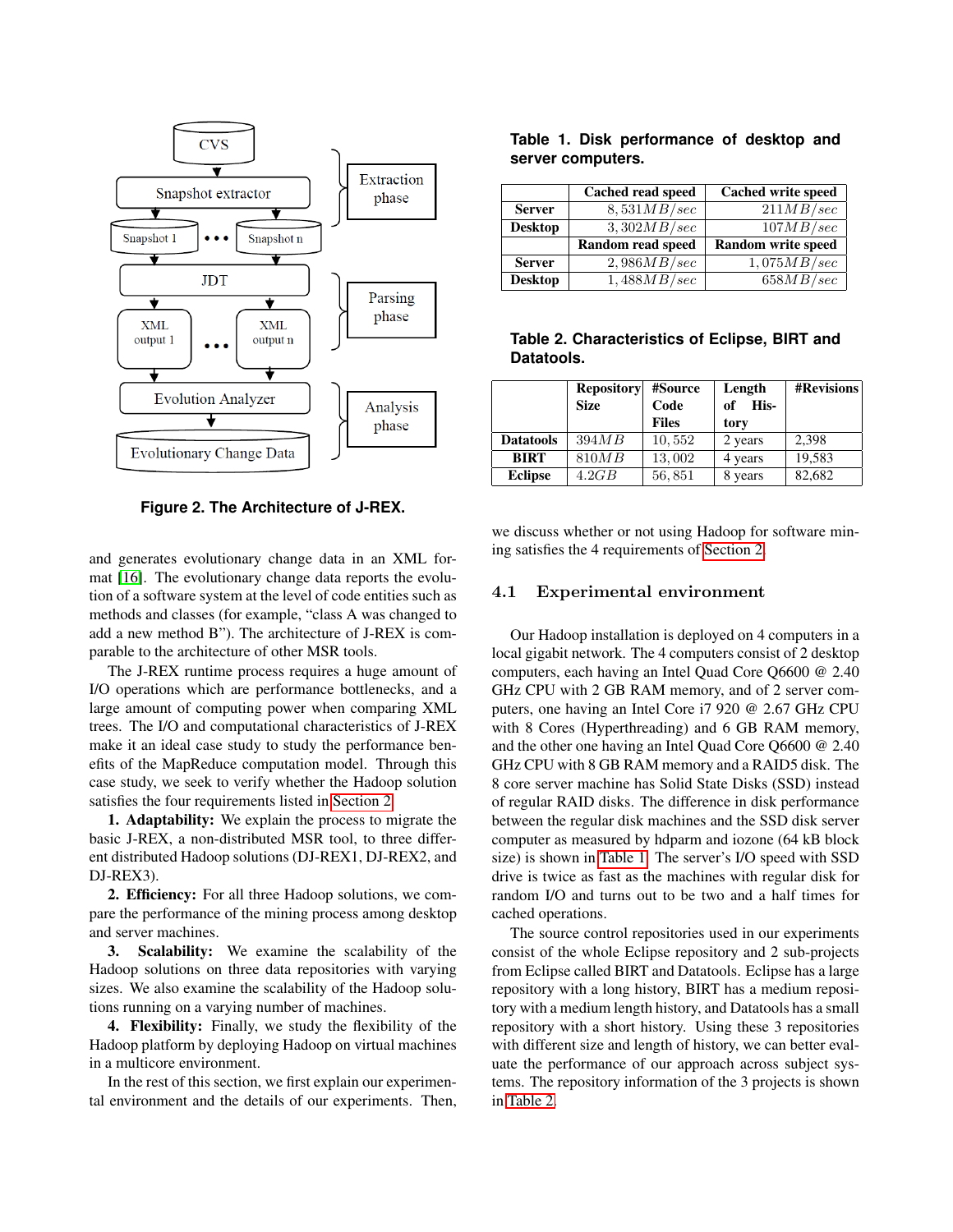| 1996 0. EXPONSIBIOIRE I COURCI IOI DU TREA IN HUGOOD. |                |               |                 |         |         |         |
|-------------------------------------------------------|----------------|---------------|-----------------|---------|---------|---------|
| <b>Repsitory</b>                                      | <b>Desktop</b> | <b>Server</b> | <b>Strategy</b> | 2 nodes | 3 nodes | 4 nodes |
| <b>Datatools</b>                                      | 0:35:50        | 0:34:14       | DJ-REX3         | 0:19:52 | 0:14:32 | 0:16:40 |
| <b>BIRT</b>                                           | 2:44:09        | 2:05:55       | $DI-REX1$       | 2:03:51 | 2:05:02 | 2:16:03 |
|                                                       |                |               | $DI-REX2$       | 1:40:22 | 1:40:32 | 1:47:26 |
|                                                       |                |               | DJ-REX3         | 1:08:36 | 0:50:33 | 0:45:16 |
|                                                       |                |               | $DI-REX3*$      |         | 3:02:47 |         |
| <b>Eclipse</b>                                        |                | 12:35:34      | DJ-REX3         |         |         | 3:49:05 |

<span id="page-4-0"></span>Table 3. Experimental results for DJ-REX in Hadoon

### 4.2 Experiments

We conduct the following experiments:

- 1. Run J-REX without Hadoop on the BIRT, Datatools and Eclipse repositories.
- 2. Run DJ-REX1, DJ-REX2 and DJ-REX3 on BIRT with 2, 3 and 4 machines.
- 3. Run DJ-REX3 on Datatools with 2, 3 and 4 machines.
- 4. Run DJ-REX3 on Eclipse with 4 machines.
- 5. Run DJ-REX3 on BIRT with 3 virtual machines.

Only DJ-REX3 is applied in the last three experiments, because the experimental results for the smallest system, i.e. BIRT, already showed a significant speed improvement compared to the other two distributed strategies and the original, undistributed J-REX. The results of all five experiments are summarized in [Table 3](#page-4-0) and are discussed in the next section. The row with DJ-REX3\* corresponds to the experiment that has DJ-REX3 running on 3 virtual machines.

### 4.3 Case study discussion

This section uses the experiment data results of [Table 3](#page-4-0) to discuss whether or not the various DJ-REX solutions meet the 4 requirements outlined in [Section 2.](#page-1-0)

### Adaptability

[Table 4](#page-4-1) shows the implementation and deployment effort required for DJ-REX. We first discuss the effort devoted to porting J-REX to Hadoop. Then we present the experience about configuring Hadoop to add in more computing power. The implementation effort of the three DJ-REX solutions decreases as we got more acquainted with the technology.

### *Easy to experiment with various distributed solutions*

As is often the case, MSR researchers do not have the expertise required for nor do they have interest in improving the performance of their mining algorithms. The need

# <span id="page-4-1"></span>**Table 4. Effort to program and deploy DJ-REX.**

| <b>J-REX Logic</b>                    | No Change                     |
|---------------------------------------|-------------------------------|
| <b>MapReduce strategy for DJ-REX1</b> | 400 LOC, 2 hours              |
| <b>MapReduce strategy for DJ-REX2</b> | 400 LOC, 2 hours              |
| <b>MapReduce strategy for DJ-REX3</b> | $\overline{300}$ LOC, 1 hours |
| <b>Deployment Configuration</b>       | 1 hour                        |
| Reconfiguration                       | 1 minute                      |

# <span id="page-4-2"></span>**Table 5. Overview of distributed steps in DJ-REX1 to DJ-REX3.**

|                 | <b>Extraction</b> | Parsing | Analysis |
|-----------------|-------------------|---------|----------|
| <b>D.I-REX1</b> | No                | No      | Yes      |
| D.I-REX2        | No                | Yes     | Yes      |
| D.I-REX3        | Yes               | Yes     | Yes      |

to rewrite an MSR tool from scratch to make it run on Hadoop is not an acceptable option. If the programming time for the Hadoop migration is long (maybe as long as re-implementing it), then the chances of adopting Hadoop become very low. In addition, if one has to modify a tool in such an invasive way, considerably more time will have to be spent to test it again once it runs distributed.

We found that applications are very easy to port to Hadoop. First of all, Hadoop provides a number of default mechanisms to split input data across mappers. For example, the "MultiFileSplit" class splits files in a directory, whereas the "DBInputSplit" class splits rows in a database table. Often, one can reuse these existing mapping strategies. Second, Hadoop has well-defined and simple APIs to implement a MapReduce process. One just needs to implement the corresponding interfaces to make a custom MapReduce process. Third, several code examples are available to show users how to write MapReduce code with Hadoop [\[3\]](#page-9-8).

After looking at the available code examples, we found that we could reuse the code for splitting the input data by files. Then, we spent a few hours to write around 400 lines of Java code for each of the three DJ-REX MapReduce strategies. The programming logic of J-REX itself barely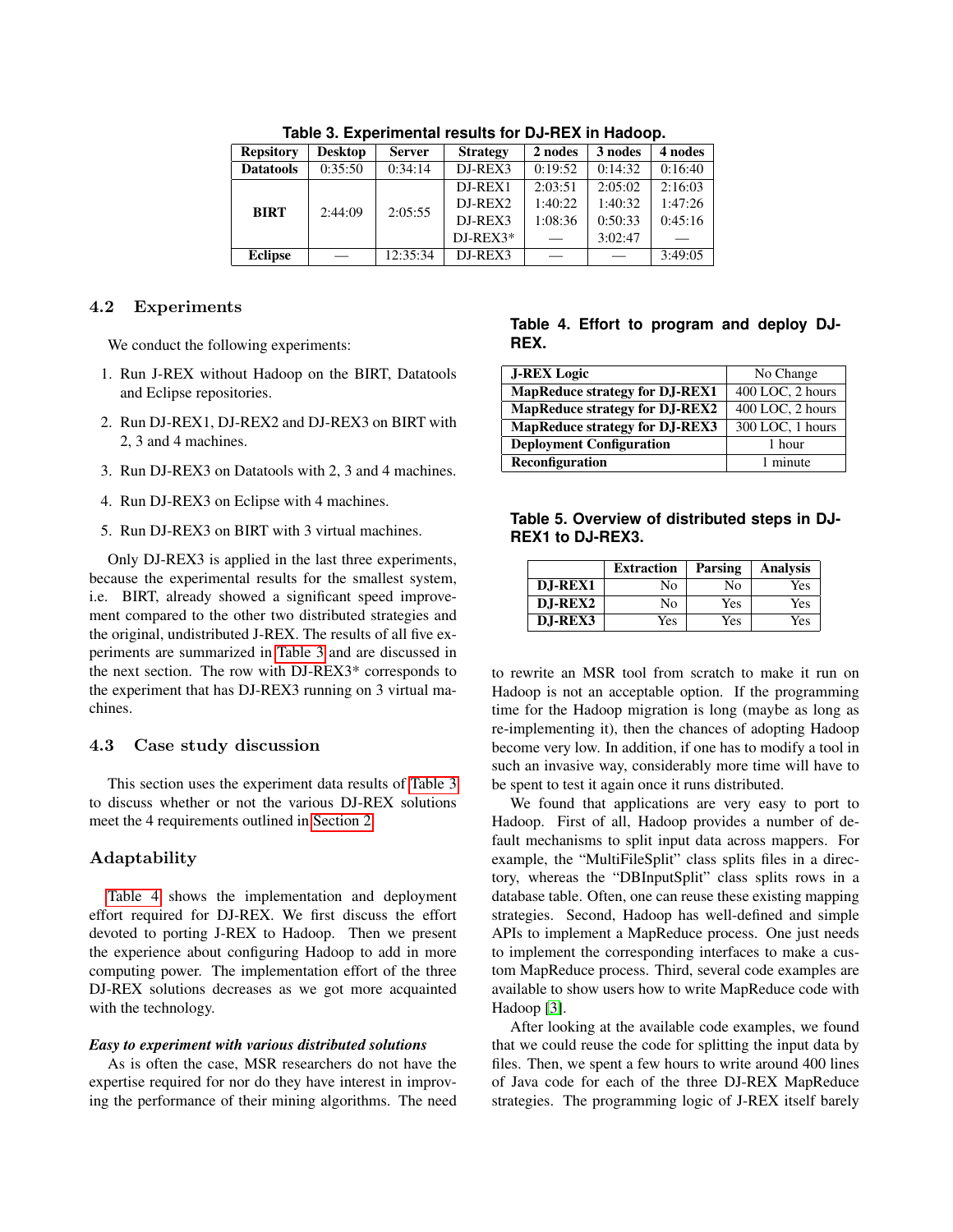

Hadoop [14]. One of the code examples is to search a contains 3 phases: extraction phases: extraction phase, parsing phase, parsing phase, parsing phase, parsing phase and phase and phases. The contains of the contact of the contact of the contact of the contact of the conta Figure 3: MapReduce strategy for DJ-REX **Figure 3. MapReduce strategy for DJ-REX.**

### changed. Another example is to count word frequency word frequency  $\alpha$  is to count word frequency word frequency  $\alpha$

The remainder of this section explains our three DJ-REX In communed of this section expression of the 20 characters. Impredate strategies. Intuitivery, we need to compare the difference between adjacent revisions of a Java source code interence between adjacent revisions of a sava source code file. We could define the key/value pair output of the map- $\mathbb{R}^n$  we come define the Keyl value pair output of the map per function as  $(D1, a_0)$  *java* and  $a_1$  *java*), and the reducer function output as (revision number, evolutionary information). The key D1 represents the difference between two versions,  $a_0$ . java and  $a_1$ . java represent the names of two files. Because of the way that we partition the data, each revision needs to be copied and transferred to more than one mapper node, which generates extra overhead for the mining process, and turned out to make the process much longer. The failure of this naive strategy shows the importance of designing a good strategy of MapReduce.

Therefore, we tried another basic MapReduce strategy, as shown in [Figure 3.](#page-5-0) This strategy performs much better than our naive strategy. The key/value pair output of the er than our harve strategy. The hey, takes part stape of the mapper function is defined as (file name, revision snapshot), the importance of the importance of designing a good intervals whereas the key/value pair output of the reducer function is whereas the key/value pair output of the reducer random is<br>(file name, evolutionary information for this file). For ex- $T_{\text{max}}$ , we tried and  $T_{\text{max}}$  means of the mapping phase set ample, file "a.java" has 3 revisions. The mapping phase gets  $\frac{1}{2}$  contains and tevision numbers as input, and solis revision numbers per file:  $(a.java, a 0.java), (a.java, a 1.java)$ and  $(a.java, a.2.java)$ . Pairs with the same key are then sent to the same reducer. The final output for "a.java" is the generated evolutionary information. file names and revision numbers as input, and sorts revision

On top of this basic MapReduce strategy, we have im-plemented 3 flavors of DJ-REX [\(Table 5\)](#page-4-2). Each flavor distributes a different combination of the 3 phases of the orig-inal J-REX implementation [\(Figure 2\)](#page-3-0). The first flavor is called DJ-REX1. One machine extracts the source code offline and parses it into AST form. Afterwards, the output XML files are stored in the HDFS and Hadoop uses it to analyze the change information. In this case, only 1 phase of J-REX becomes distributed. For DJ-REX2, one more phase,

<span id="page-5-0"></span>

<span id="page-5-1"></span>**Figure 4. Running time comparison of J-REX inguited information of the files in all source in a server machine and desktop machine** the service reports of the reports of the reports of the reports of the reports of the reports of the reports <br>The reports of the reports of the reports of the reports of the reports of the reports of the reports of the r compared to the fastest DJ-REX3 for Data- $\mathbf{1}_{\mathbf{1}_{\mathbf{1}}\cap\mathbf{1}_{\mathbf{2}}\cap\mathbf{1}_{\mathbf{3}}}$ **tools.**

the parsing phase, becomes distributed. Only the extraction phase is still non-distributed, whereas the parsing and analysis phases are done inside the reducers. Finally, DJ-REX3 is a fully-distributed implementation with 3 phases running in a distributed fashion inside each reducer. The input for DJ-REX3 is the raw CVS data and Hadoop is used throughout all 3 phases.

Using files to partition input data is an intuitive and which want to explore the use of Hadoop. often the most suitable option for many mining techniques

# **Extract Parse Analyze** *Easy to deploy and add more computing power*

It took us only 1 hour to learn how to deploy Hadoop in the local network. To expand the experiment cluster (i.e., to names in a configuration file and install Hadoop on those machines. Based on our experience, we feel that porting J-REX to Hadoop is easy and straightforward, and for sure easier and less error-prone than implementing our own disadd more machines), we only needed to add the machines' tributed platform.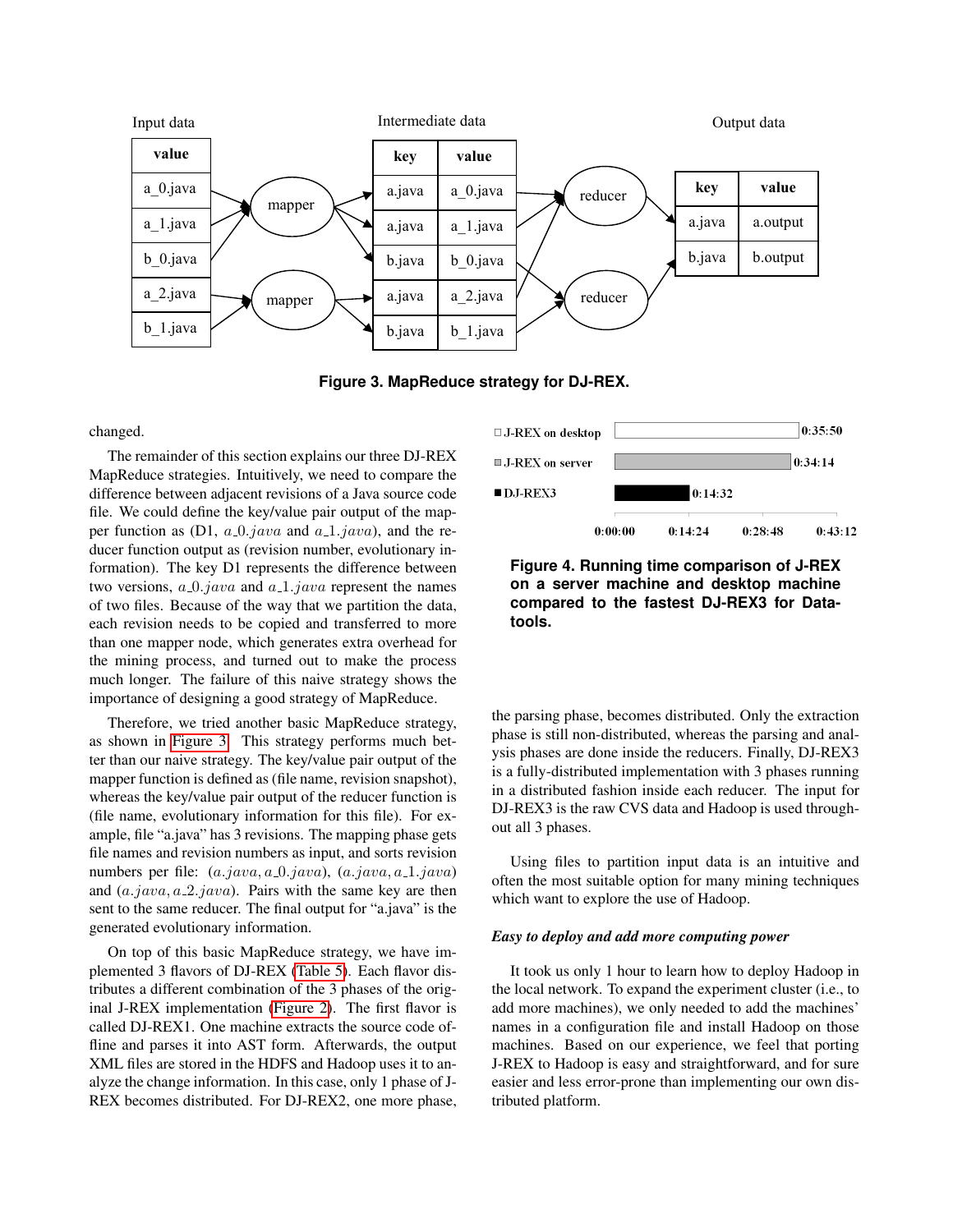

<span id="page-6-0"></span>**Figure 5. Running time of J-REX on a server machine and desktop machine compared to the fastest deployment of DJ-REX1, DJ-REX2 and DJ-REX3 for BIRT.**



<span id="page-6-1"></span>**Figure 6. Running time of J-REX on a server machine compared to DJ-REX3 with 4 work nodes for Eclipse.**

### Efficiency

We now use our experimental data to test how much time could be saved by using Hadoop for the mining process. [Figure 4](#page-5-1) (Datatools)[,Figure 5](#page-6-0) (BIRT) and [Figure 6](#page-6-1) (Eclipse) present the results of [Table 3](#page-4-0) in a graphical way.

From [Figure 4](#page-5-1) (Datatools) and [Figure 5](#page-6-0) (BIRT), we can draw the following two conclusions. On the one hand, faster and powerful machinery *can* speed up the mining process. For example, running J-REX on a very fast server machine with SSD drives for the BIRT repository saves around 40 minutes compared with running it on the desktop machine. On the other hand, all DJ-REX solutions perform no worse or even better than the J-REX solutions regardless of the difference in hardware machinery. As shown in [Figure 5,](#page-6-0) the running time on the SSD server machine is almost the same to that using DJ-REX1, which only has the analysis phase distributed, since the analysis phrase is the shortest of all three J-REX phases. Therefore, the performance gain of DJ-REX is not significant. DJ-REX2 and DJ-REX3, however, outperform the server. The running time of DJ-REX3 on BIRT is almost one quarter of running it on a desktop machine and one third the time of running it on a server machine. The running time of DJ-REX3 for Datatools has been reduced to around half the time taken by the desktop and server solutions, and for Eclipse to around a quarter of the time of the server solution. It is clear that the more we distribute our process, the less time is needed.



<span id="page-6-2"></span>**Figure 7. Comparison of the running time of the 3 flavors of DJ-REX for BIRT.**

[Figure 7](#page-6-2) shows the detailed performance statistics of the three flavors of DJ-REX for the BIRT repository. The total running time can be broken down into three parts: the preprocess time (black) is the time needed for the nondistributed phases, the copy data time (light blue) is the time taken for copying the input data into the distributed file system, and the process data time (white) is the time needed by the distributed phases. In [Figure 7,](#page-6-2) the running time of DJ-REX3 is always the shortest, whereas DJ-REX1 always takes the longest time. The reason for this is that the undistributed black parts dominate the process time for DJ-REX1 and DJ-REX2, whereas in DJ-REX3 everything is distributed. Hence, the fully distributed DJ-REX3 is the most efficient one.

In [Figure 7,](#page-6-2) process data time (white) is decreasing constantly. The MapReduce strategy of DJ-REX is basically dividing the job by files which are processed independently from each other in different mappers. Hence, one could approximate the job's running time by dividing the total processing time by the number of Hadoop nodes. The more Hadoop nodes there are, the smaller the incremental benefit of extra nodes. In addition, a new node introduces more overhead, like network overhead or distributed file system data synchronization. [Figure 7](#page-6-2) clearly shows that copy data time (light blue) is increasing when adding nodes and hence that the performance with 4 nodes is not always the best one (e.g. for Datatools).

Our experiments show that using Hadoop to support MSR research is an efficient and viable approach that can drastically reduce the required processing time.

### Scalability

Eclipse has a large repository, BIRT has a medium-sized repository and Datatools has a small repository. From [Fig](#page-5-1)[ure 4](#page-5-1) (Datatools), [Figure 5](#page-6-0) (BIRT), [Figure 6](#page-6-1) (Eclipse) and [Figure 7](#page-6-2) (BIRT), it is clear that Hadoop reduces the running time for each of the three repositories. When mining the small Datatools repository, the running time is reduced to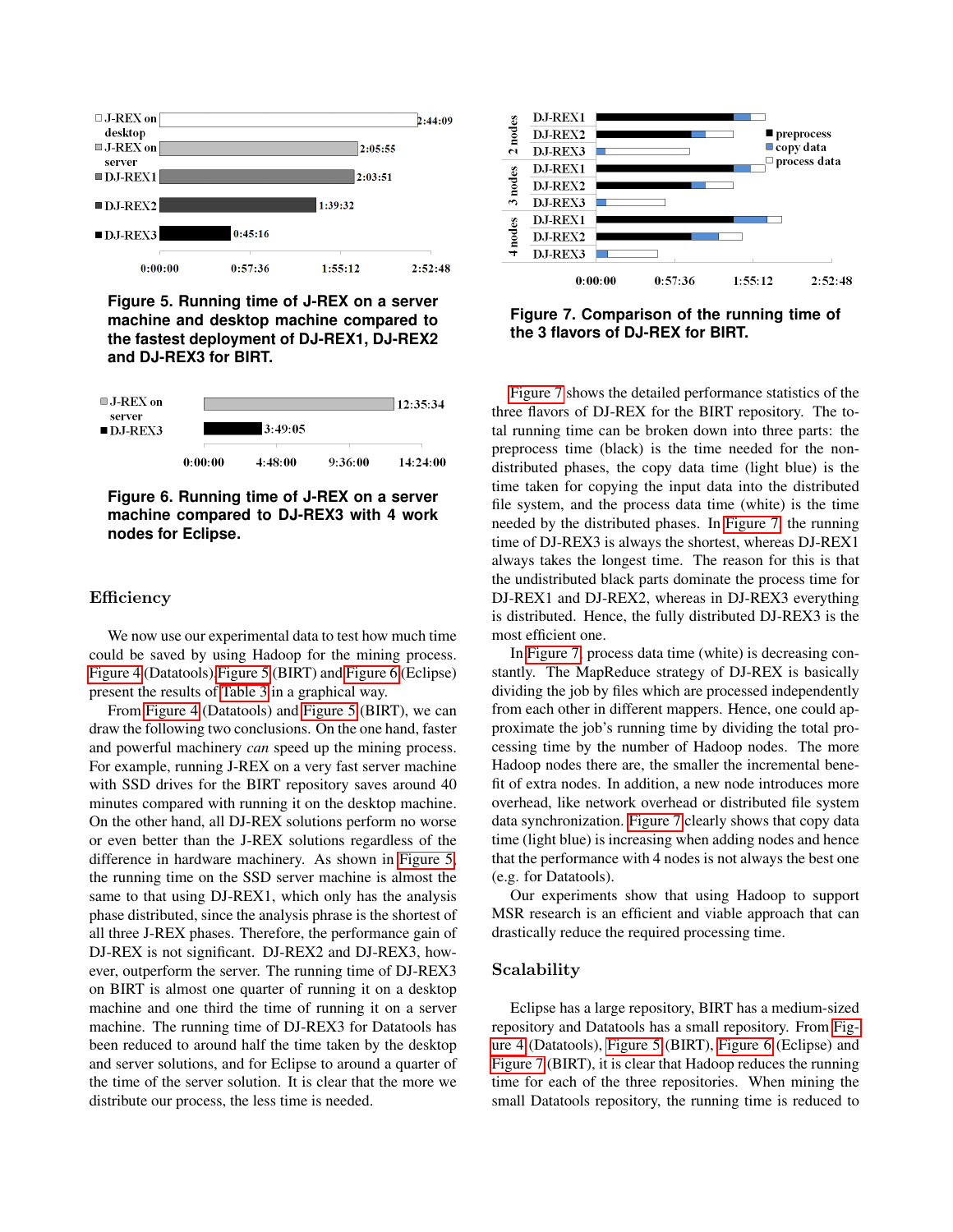

<span id="page-7-1"></span>**Figure 8. Running time comparison for BIRT and Datatools with DJ-REX3.**



# <span id="page-7-2"></span>**Figure 9. Running time of the basic J-REX on a desktop and server machine, and of DJ-REX-3 on 3 virtual machines on the same server machine.**

50%. The bigger the repository, the more time can be saved by Hadoop. The running time can be reduced to 36% and 30% of the non-Hadoop version for the BIRT and Eclipse repositories, respectively.

[Figure 8](#page-7-1) shows that Hadoop scales well for different numbers of nodes (2 to 4) for BIRT and Datatools. We did not include the running time for Eclipse because of its large variance and the fact that we could not run Eclipse on the desktop machine (we could not fit the entire data into the memory). However, from [Figure 6](#page-6-1) we know that the running time for Eclipse on the server machine is more than 12 hours and that it only takes a quarter of this time (around 3.5 hours) using DJ-REX3.

Unfortunately, we found that the performance of DJ-REX3 is not proportional to the amount of computing resources introduced. From [Figure 8,](#page-7-1) we observe that adding a fourth node introduces additional overhead to our process, since copying input data to another node out-weighs the parallelizing tasks to more machines. The optimal number of nodes depends on the mining problem and the MapReduce strategies that are being used, as outlined in [Section 3.](#page-1-1)

# Flexibility

Hadoop runs on many different platforms (i.e., Windows, Mac and Unix). In our experiments, we used server machines with and without SSD drives, and relatively slow desktop machines. Because of the load balance control in Hadoop, each machine is given a fair amount of work.

Because network latency could be one of the major causes of the data copying overhead, we did an experiment with 3 Hadoop nodes running in 3 virtual machines on the Intel Quad Core server machine. Running only 3 virtual machines increases the probability that each Hadoop process has its own processor core, whereas running Hadoop inside virtual machines should eliminate the majority of the network latency. [Figure 9](#page-7-2) shows the running time of DJ-REX3 when deployed on 3 virtual machines on the same server machine. The performance of DJ-REX3 in virtual machines turns out to be worse than that of the undistributed J-REX. We suspect that this happens because the virtual machine setup results in slower disk accesses than deployment on a physical machine. However, this could be improved by using a redundant storage array (RAID), or a networked storage array, but this is future work. The ability to run Hadoop in a virtual machine can be used to deploy a large Hadoop cluster in a very short time by rapidly replicating and starting up virtual machines. A well configured virtual machine could be deployed to run the mining process without any configuration, which is extremely suitable for non-experts.

# <span id="page-7-0"></span>5 Discussion and Limitations

#### MapReduce on other software repositories

Multiple types of repositories are used in the MSR field, but in principle MapReduce could be used as a standard platform to speed up and scale up different analyses. The main challenge is deriving optimal mapping strategies. For example, a MapReduce strategy could split mailing list data by time or by sender name, when mining a mailing list repository. Similarly, when mapping a bug reports repository, the creator and creation time of the bug report could be used as splitting criteria.

#### Incremental processing

Incremental processing is one possible way to deal with large repositories and extensive analysis. Instead of processing the data from a long history in one shot, one could incrementally process the data on a weekly or monthly basis. However, incremental processing requires more sophisticated designs of mining algorithms, and sometimes is just not possible to achieve. Since researchers are mostly prototyping their ideas, a brute force approach might be more desirable with optimizations (such as incremental processing) to follow later. The low cost of migrating an analysis technique to MapReduce is negligible compared to the complexity of migrating a technique to support incremental processing.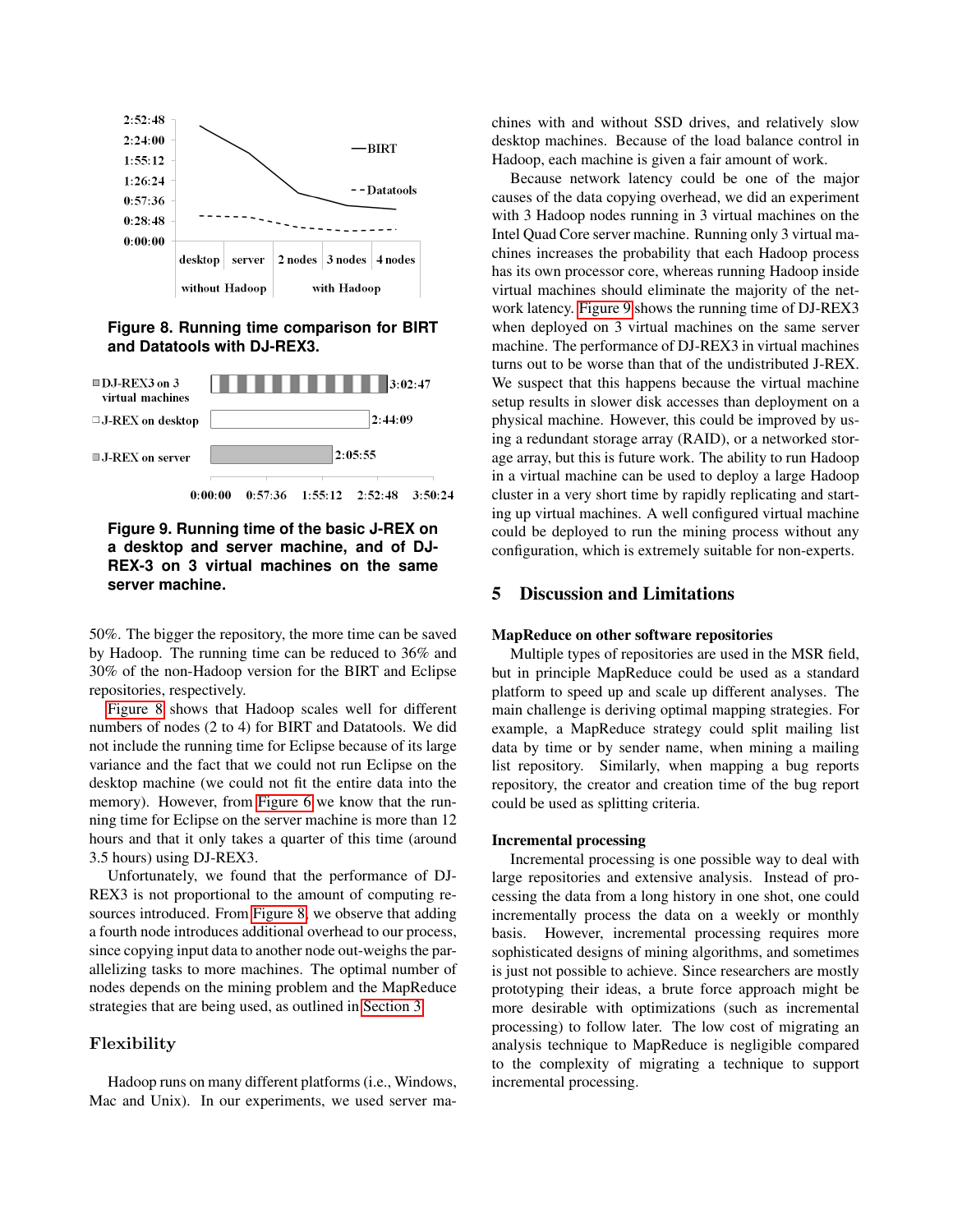#### One-time processing

One-time processing involves processing a repository once, and then storing it in a compact format for subsequent querying and analysis. Clearly, the cost of one-time processing is not a major concern. However, we believe that MapReduce can help in two ways: 1) scaling the number of possible systems that can be analyzed, and 2) speeding up the prototyping phase. Using a MapReduce implementation, analyzing and querying a large system is simply faster than when doing one-time processing without MapReduce. Moreover, although one-time processing might require a single pass through the data, it is often the case that the developers of the technique explore a lot of ideas as they are prototyping their algorithm and ideas, and have to debug the technique. The repositories must be analyzed time and time again in these cases. We believe MapReduce can help speed up the prototyping phase and offer researchers more timely feedback on their ideas.

#### Robustness

MapReduce and its Hadoop implementation offer a robust computation model which can deal with different kinds of failures at run-time. If certain nodes fail, the tasks belonging to the failed nodes are automatically re-assigned to other nodes. All other nodes are notified to avoid trying to read data from the failed nodes. Dean et al. [\[7\]](#page-9-6) reported that MapReduce clusters with over 80 nodes can become unreachable, yet the processing continues and finishes successfully. This type of robustness permits the execution of Hadoop on laptops and non-dedicated machines, such that lab computers can join and leave a Hadoop cluster rapidly and easily based on the needs of the owners. For example, students can join a Hadoop cluster while they are away from their desk and leave it on until they are back.

#### Current Limitations

Most of the current limitations are imposed by the implementation of Hadoop. Locality is one of the most important issues for a distributed platform, as network bandwidth is a scarce resource when processing a large amount of data. To solve this problem, Hadoop attempts to replicate the data across the nodes and to always locate the nearest replica of the data. In Hadoop, a typical configuration with hundreds of computers by default would have only 3 copies of the data. In this case, the chance of finding required data stored on the local machine is very small. However, increasing the number of data copies requires more space and more time to put the large amount of data into the distributed file system. This in turn leads to more processing overhead.

Deploying data into the HDFS file system is another limitation of Hadoop. In the current Hadoop version (0.19.0), all input data needs to be copied into HDFS, which gives much overhead. As [Figure 7](#page-6-2) and [Figure 8](#page-7-1) show, running time with 4 nodes may not be the shortest one. Finding out the optimal Hadoop configuration is future work.

## <span id="page-8-0"></span>6 Related Work

Automated evolutionary extractors, optimized mining solutions and distributed computing platforms are the three areas of research most related to our work.

#### Automated evolutionary extractors

Hassan developed an evolutionary code extractor for the C language called C-REX [\[14\]](#page-9-9). The Kenyon framework [\[6\]](#page-9-12) combines various source code repositories into one to facilitate software evolution research. Draheim et al. created Bloof [\[8\]](#page-9-13), by which users can define custom evolution metrics from CVS logs. Alonso et al. developed Minero [\[5\]](#page-9-14) which uses database techniques to integrate and manage data from software repositories. Godfrey et al. [\[13\]](#page-9-1) developed evolutionary extractors that use metrics at the system and subsystem level to monitor the evolution for each release of Linux. In addition, Qu et al. [\[23\]](#page-9-15) developed evolutionary extractors that track the structural dependency changes at the file level for each release of the GCC compiler. Gall et al. [\[10,](#page-9-16) [11\]](#page-9-17) have developed evolutionary extractors that track the co-change of files for each changelist in CVS. Gall et al. [\[9\]](#page-9-18) developed extractors which track source code changes. Zimmermann et al. [\[24\]](#page-9-19) present an extractor which determines the changed functions for each changelist. All these tools can be easily ported to the MapReduce framework.

#### Optimizing Mining Solutions

To the authors' knowledge, there is only one related work which tries to optimize software mining solutions on large scale data, i.e. D-CCFinder [\[18,](#page-9-3) [19\]](#page-9-20). D-CCFinder is a distributed implementation of CCFinder to analyze source code with a large size and long history in a relatively short time. Unfortunately, this implementation is homegrown and specialized to CCFinder, not open to other MSR techniques. More recently, the researchers behind D-CCFinder proposed to run CCFinder on a grid-based system [\[19\]](#page-9-20).

#### Distributed Platforms

There are several distributed platforms that implement MapReduce. The prototypical one is from Google [\[7\]](#page-9-6). The Google platform makes use of Google's file system, called GFS [\[12\]](#page-9-21). Phoenix is another implementation of the MapReduce model [\[21\]](#page-9-22). Phoenix's main focus is on exploiting multi-core and multi-processor systems such as the Playstation Cell architecture. GridGain [\[2\]](#page-9-23) is an open source implementation of MapReduce, but its main disadvantage is that it can only process data which can be stored in a JVM heap space. For the large size of data that we usu